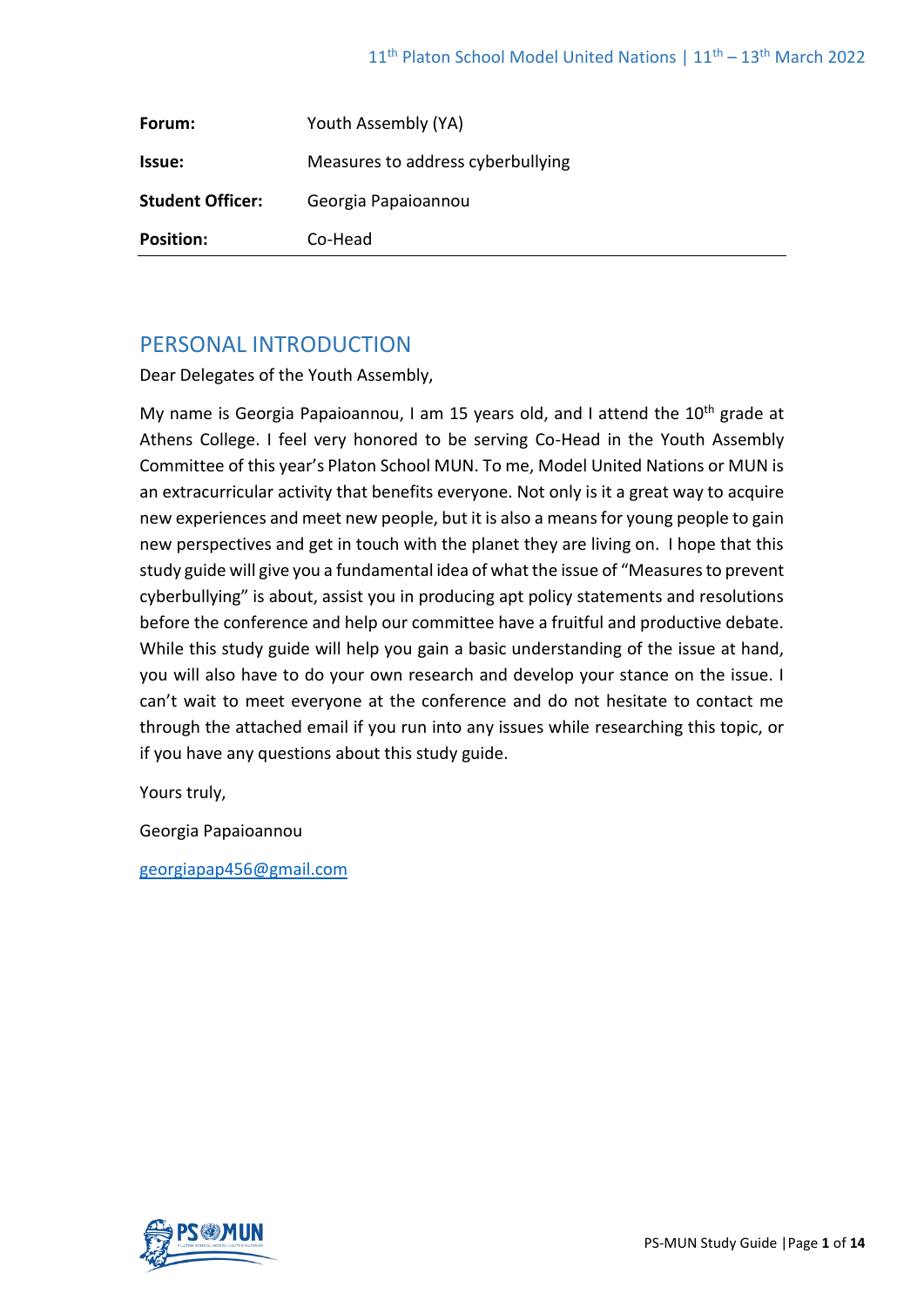# TOPIC INTRODUCTION

Bullying has long been an issue countless young people have to face every day. Unfortunately, with flourishing technological developments, a new threat to young people has been introduced in the face of cyberbullying.

Cyberbullying, much like regular bullying, is a form of harassment and peer violence, often happening between two or more individuals of the same age group. The principal difference is that cyberbullying occurs in an online space. When someone is being cyberbullied, they are often sent hurtful, embarrassing, or threatening texts, pictures, and videos. They may be ridiculed publicly on a social media platform or group chat, or they may be intimidated privately in messages or chat rooms. Nevertheless, it is considered a criminal offense in multiple countries and there needs to be a solemn attempt made by nations to combat the issue of cyberbullying.

This form of bullying impacts adolescents the same way physical bullying would affect them. A person being cyberbullied is more likely to be reluctant to socialize with people their age, may lose or gain weight quite suddenly, may have higher rates of anxiety and depression, suffer from intrusive thoughts, and most often have a lack of confidence and self-esteem that will prevent them from achieving their fullest potential. That is why it is crucial that we, not only as global citizens but also as teenagers, need to learn how to stand in solidarity with victims of cyberbullying and provide urgent solutions to this problem.

# DEFINITION OF KEY TERMS

#### Bullving<sup>1</sup>

"Intentional and aggressive behavior occurring repeatedly against a victim where there is a real or perceived power imbalance, and where the victim feels vulnerable and powerless to defend himself or herself."

## Cyberbullying <sup>2</sup>

The use of electronic and technological means to harass and/or bully someone.

<sup>&</sup>lt;sup>2</sup> "Cyberbullying Definition & Meaning." *Merriam-Webster*, Merriam-Webster[, https://www.merriam](https://www.merriam-webster.com/dictionary/cyberbullying)[webster.com/dictionary/cyberbullying.](https://www.merriam-webster.com/dictionary/cyberbullying) 



<sup>&</sup>lt;sup>1</sup> "Bullying and Cyberbullying | UN Special Representative of the Secretary-General on Violence against Children." *United Nations*, United Nations, [https://violenceagainstchildren.un.org/content/bullying-and-cyberbullying-0.](https://violenceagainstchildren.un.org/content/bullying-and-cyberbullying-0)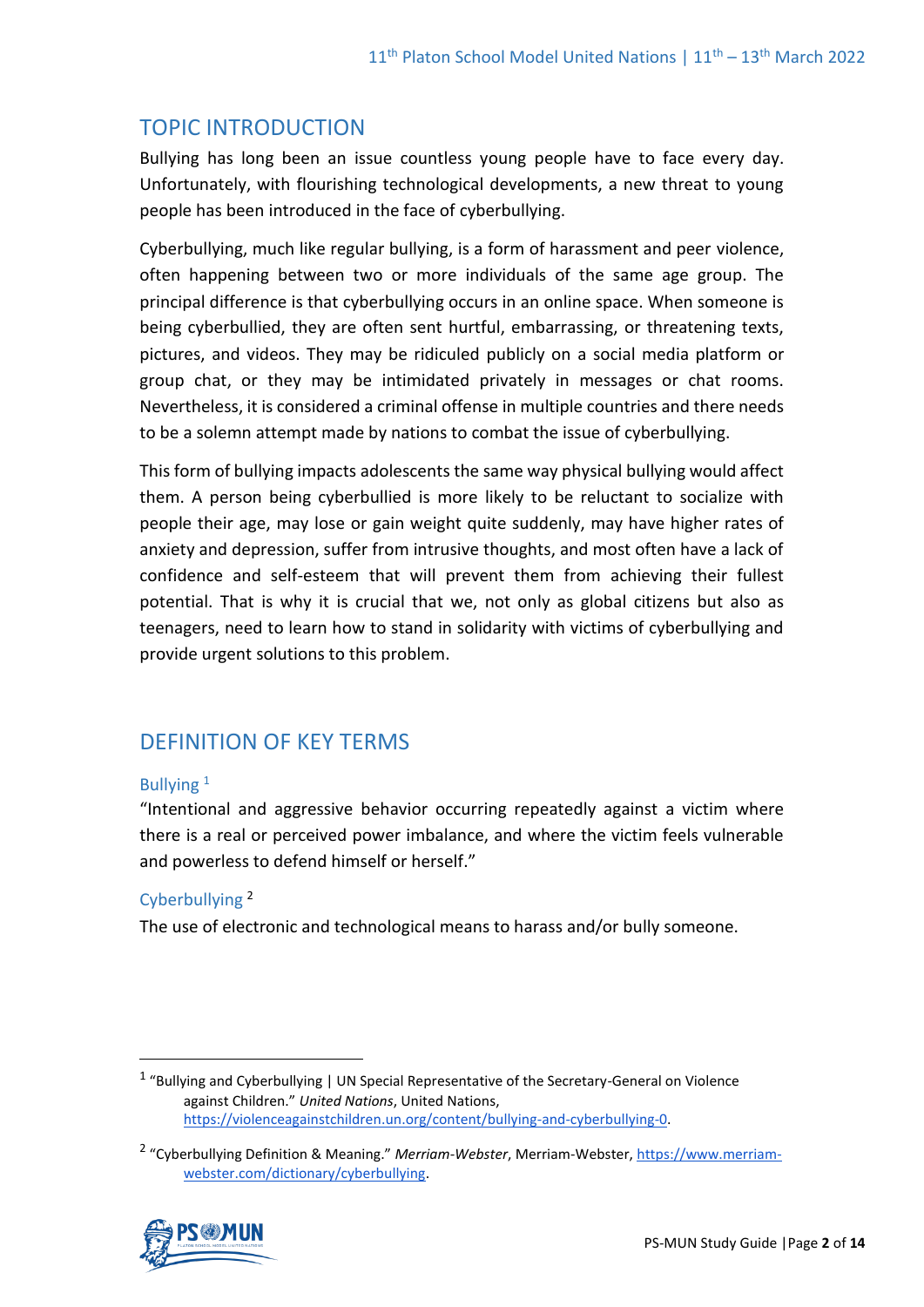#### Harassment <sup>3</sup>

"Illegal behavior towards a person that causes mental or emotional suffering, which includes repeated unwanted contacts without a reasonable purpose, insults, threats or offensive language"

Bullying is considered harassment since it is an undesirable act that occurs repeatedly. This characteristic also makes it a criminal offense and grounds for prosecution on the basis of defamation and libel, if it is happening publicly, and for harassment and discrimination, in both cases.

### Trolling <sup>4</sup>

Deliberately trying to upset someone or start an argument with them, [especially](https://www.collinsdictionary.com/dictionary/english/especially) by [posting](https://www.collinsdictionary.com/dictionary/english/posting) something [offensive](https://www.collinsdictionary.com/dictionary/english/offensive) or [unkind](https://www.collinsdictionary.com/dictionary/english/unkind) on the [internet.](https://www.collinsdictionary.com/dictionary/english/internet) The word "trolling" is a fairly new expression, mainly used as slang on the internet. Seeing as it is used almost exclusively in the context of cyberbullying, it is an important phrase to keep in mind when evaluating the vast influence cyberbullying has on internet culture.

# Human Rights<sup>5</sup>

Certain rights are inherent to being a human being. Everyone is entitled to these rights, which are not defined by race, gender, religion, sexual orientation, ethnicity, or any other status a person can have, as established by the Universal Declaration of Human Rights.

# BACKGROUND INFORMATION

## The Main Types of Cyberbullying

Almost every incident of cyberbullying can be divided into these main categories: Impersonation, otherwise known as "catfishing", where an individual creates a fake profile of a real person and pretends to be them, often done in order to create commotion and embarrass the victim. Harassment, where the perpetrator sends distressing messages to the victim, frequently promises violence, exclusion, and hate. Posting or sharing embarrassing or inappropriate photos publicly or within group chats. The exclusion of one or more individuals from group chats.

Finally, doxing or outing, which is the sharing of personal and sensitive information on the internet without consent. Doxing has a range of motivations, according to

<sup>5</sup> "Human Rights." *United Nations*, United Nations, https://www.un.org/en/globalissues/human-rights.



<sup>3</sup> "Harassment." *Cambridge Dictionary*, <https://dictionary.cambridge.org/dictionary/english/harassment>.

<sup>4</sup> "Troll Definition & Meaning." *Merriam-Webster*, Merriam-Webster, https://www.merriamwebster.com/dictionary/troll.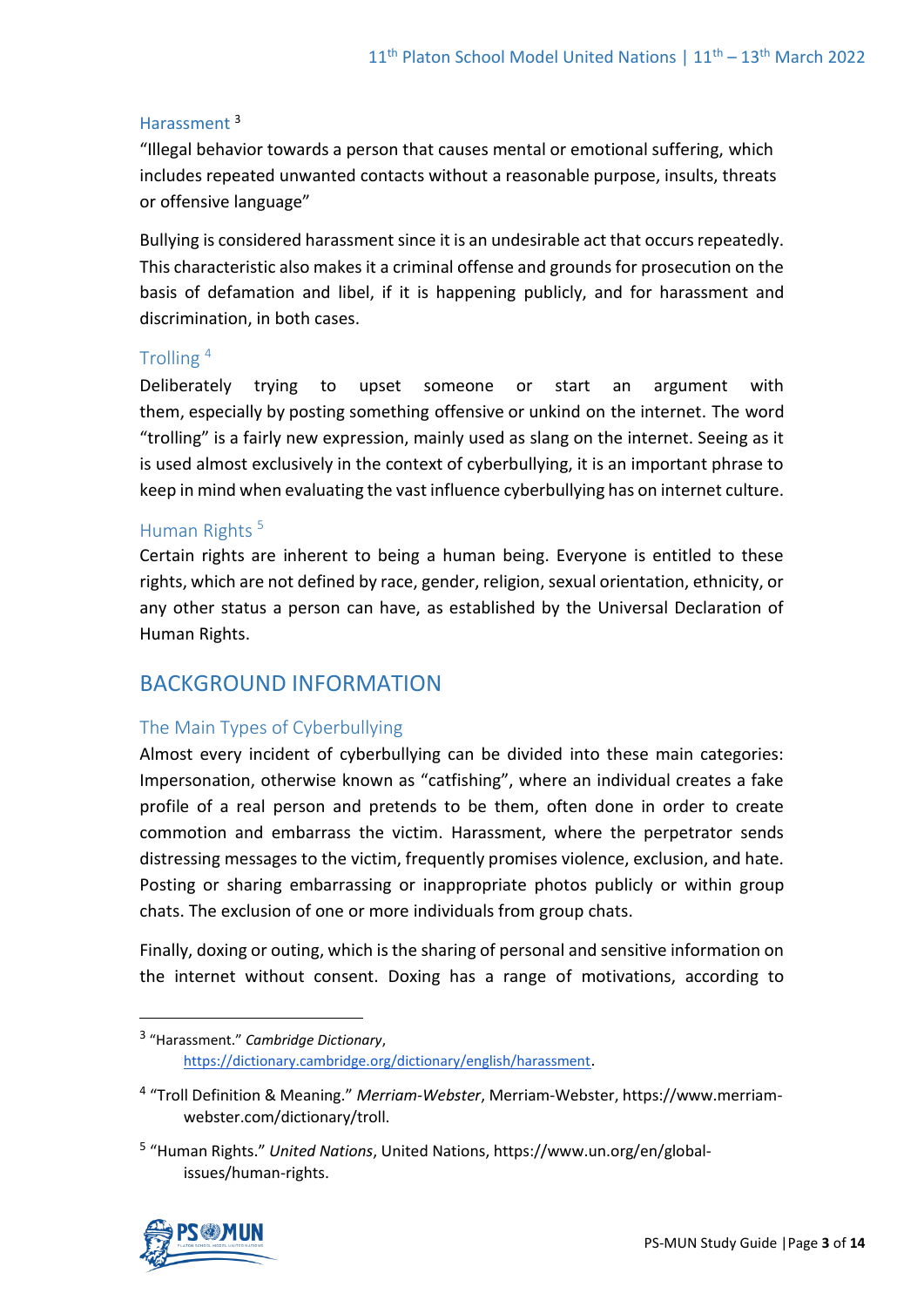research. Doxing is sometimes motivated by a desire to expose misconduct and bring the culprit accountable. It can also be used to assert influence over someone after a breakup of a relationship. The danger of doxing can also be used to threaten or intimidate someone. It is sometimes used to collect payments, although most of the time no demands are made to prevent the information from being disclosed, and the victim is unaware they are about to be doxed.



*Figure 1: The different types of Cyberbullying*

Nortajuddin, Athira. "Cyberbullying on the Rise." *The ASEAN Post*, 2 Dec. 2020, [https://theaseanpost.com/article/cyberbullying-rise.](https://theaseanpost.com/article/cyberbullying-rise) 

#### Internet Addiction

Addiction is the uncontrolled use of certain substances and behaviors. Internet addiction, however, is different from most regular addictions, as it is a relatively new issue, only pertaining to the last two decades, since the beginning of the digital age and the rise of the at-home computer. An individual can be addicted to the internet in a multitude of different ways. Initially, one can be addicted to surfing or video games, being unable to stop using the platform and misusing their access to the internet to an extreme extent. In the case of the victims, internet addiction can drive them to not report their bullies in fear of parents or guardians taking away their access. On the other hand, perpetrators are often a direct result of internet addiction. Unfortunately, internet addiction is not yet recognized as an actual means of addictive behavior.

## Effects of Cyberbullying on the Victim

Cyberbullying has both psychological and physical effects on victims. The psychological effects include depression and social anxiety, the hesitancy to go in public places, followed by embarrassment and shame that may lead to a multitude of

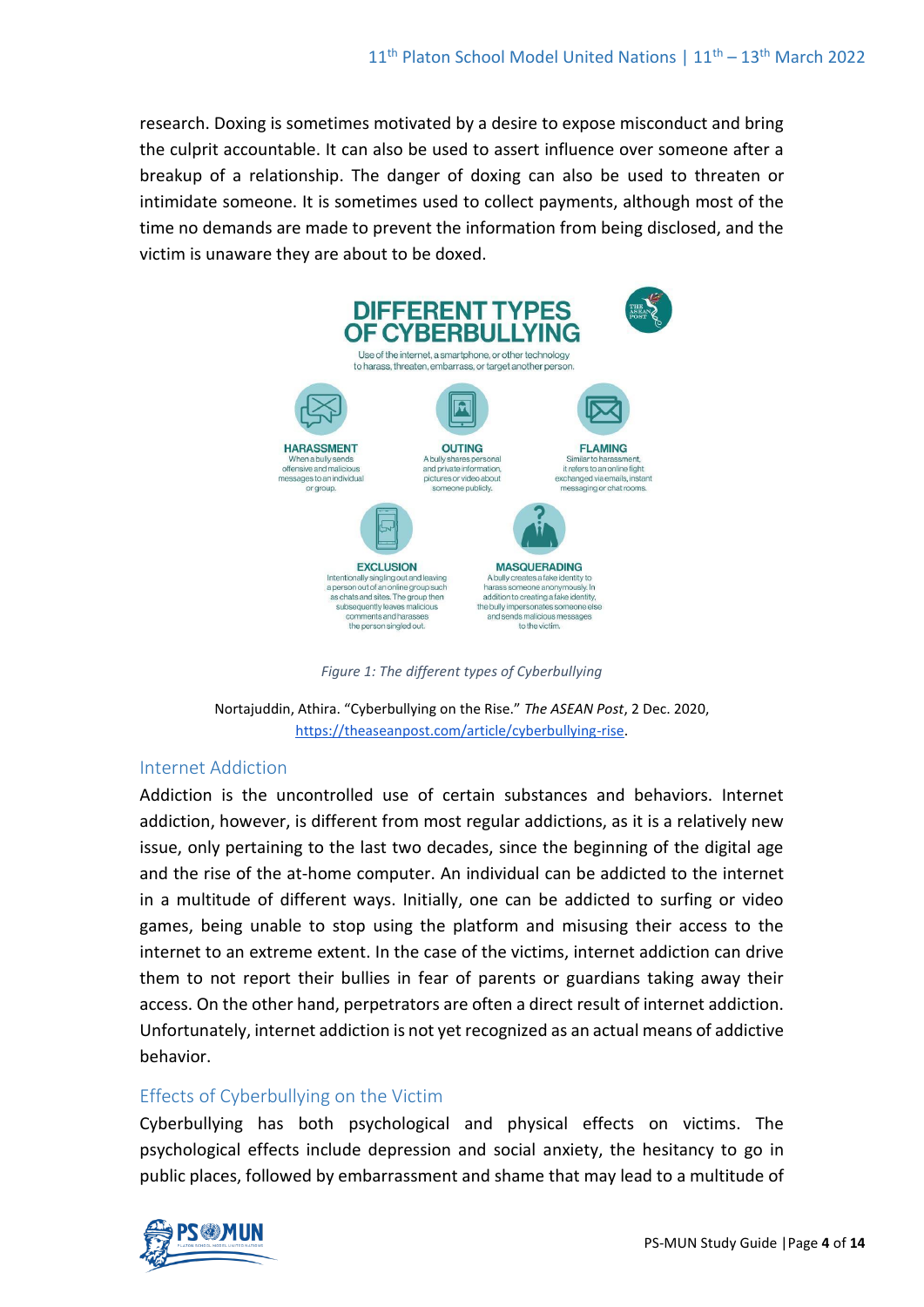other mental health issues such as eating disorders and anger issues. In extreme cases, Post Traumatic Stress Disorder (PTSD) may be observed. As for the physical effects, victims may experience sleep disturbances due to PTSD, or gastrointestinal problems like abdomen and stomach pain, or stomach ulcers due to extreme social anxiety.

#### Human Rights Lens

When a child is being cyberbullied, he or she is deprived of their basic human rights. According to the United Nations Convention on the Rights of the Child, all children have the right to protection from violence and abuse. Additionally, the UN Declaration of Human Rights supports that all humans are free to achieve the highest attainable standard of mental health and be free from emotional and physical violence. Cyberbullying often violates and disregards all of these aforementioned rights all humans are entitled to.

### Causes of Cyberbullying

Cyberbullying is different from regular bullying in the way that it can be conducted completely anonymously and without leaving any digital trace since the bullying takes place via the internet. A lot of bullies find comfort in knowing that there is little to no means for them to be discovered unless authorities get actively involved and their IP address is discovered, which is very unlikely since perpetrators often manipulate their victims into silence. Furthermore, it is very likely that the bullies are experiencing stressful situations in their personal life. They may be victims of bullying themselves, or they may be experiencing an abusive situation at home. Whatever the case may be, they almost always feel like bullying their peers is a way for them to gain power, since they themselves may feel like their life is somehow out of control and deem it essential to find a way to gain domination.



*Figure 2: Isolation due to Cyberbullying*

"Make the Internet a Better, Safer Place on Stop Cyberbullying Day." *Security*, [https://www.bitdefender.com/blog/hotforsecurity/make-the-internet-a-better-safer-place-on](https://www.bitdefender.com/blog/hotforsecurity/make-the-internet-a-better-safer-place-on-stop-cyberbullying-day)[stop-cyberbullying-day.](https://www.bitdefender.com/blog/hotforsecurity/make-the-internet-a-better-safer-place-on-stop-cyberbullying-day)

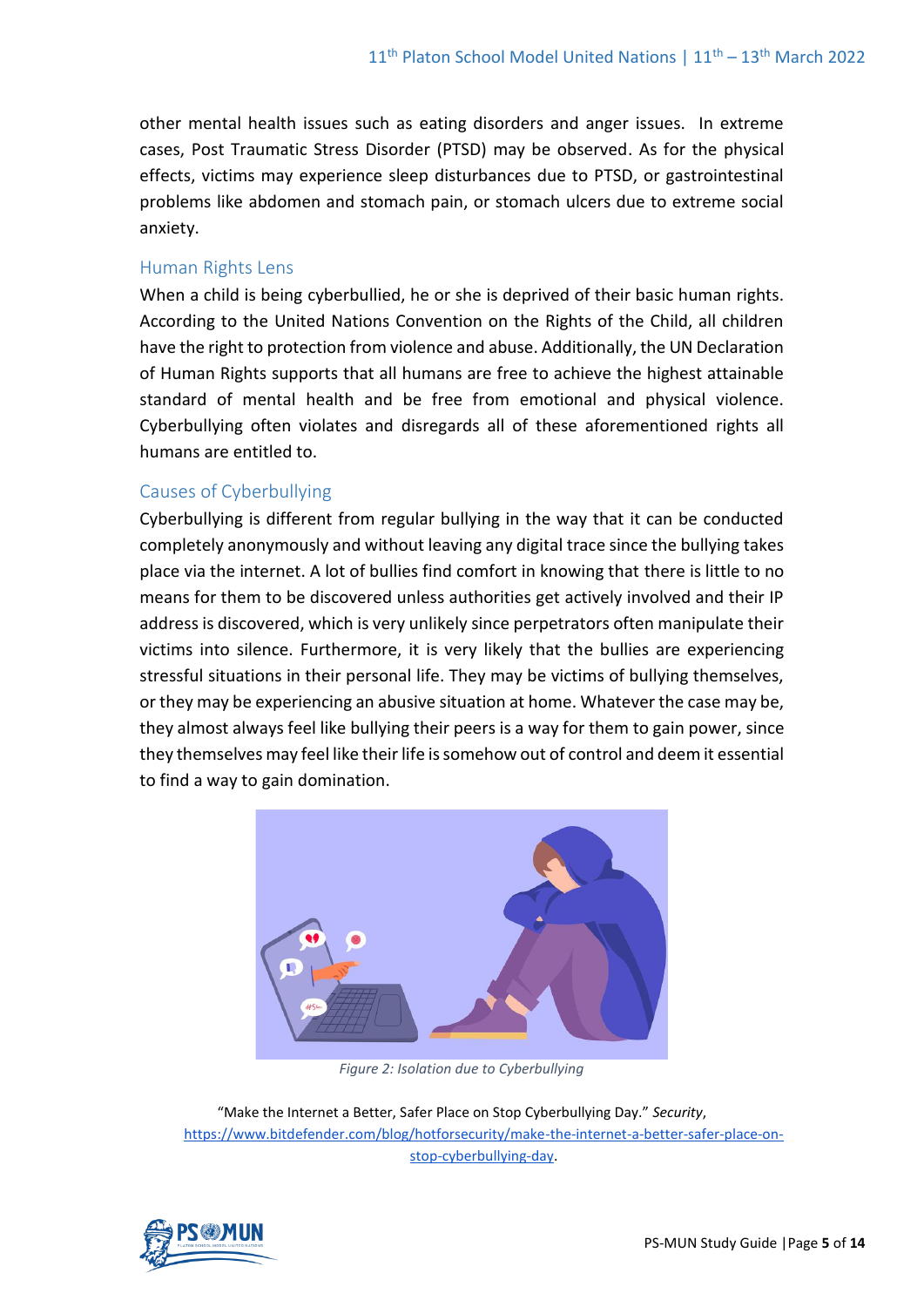### Sociological Lens

Cyberbullying, as do many things in life, often correlates with the victim's social class or social standing, essentially how "popular" or "likable" one is. Relational aggression, "behavior that manipulates or damages relationships between individuals or groups, such as bullying, gossiping, and humiliation."<sup>6</sup> otherwise known as the "Mean Girl" phenomenon, is very often witnessed in cases regarding cyberbullying, especially when they involve preteens and teenagers. Adolescents engage in relational aggression simply to establish social status, the victims are selected on the basis of economical class, social skills, suspected or recognized incapacity, and physical appearance. The anomalous characteristic relational aggression possesses is that the cyberbullying may be happening between supposed friends and maybe projected as anecdotes when that is simply not the case.

# MAJOR COUNTRIES AND ORGANIZATIONS INVOLVED

#### Brazil

While Brazil has enacted a national policy, Law No. 13,185, when it comes to cases of bullying, that criminalized the act, there has yet to be a policy that covers cyberbullying. However, ever since 2012 a study has been conducted in the country, called the Brazilian Kids Online survey, whose main objective is to produce statistics and examine the online behavior of adolescents in Brazil. Over the years the survey has revealed that four out of ten Brazilian adolescents have witnessed discriminatory behavior while on the internet, at least once, 12 months prior to taking the survey. Out of the individuals who took the survey 20% stated that they had been subject to cyberbullying, even though other studies support that the number is close to 30% of adolescent internet users.<sup>7</sup>

#### **Philippines**

The Philippines has enacted The Anti-Bullying Act of 2013 (RA 10627) that touches upon the topic of cyberbullying, "this law finds applicability in school-related bullying, student-student bullying in particular, which covers those uttered in social media<sup>"8</sup>. Nevertheless, cyberbullying remains a fairly common occurrence in the Philippines. In

<sup>8</sup> "Cyber Bullying in the Philippines - in-House Community." *In*, [https://www.inhousecommunity.com/article/cyber-bullying-philippines/.](https://www.inhousecommunity.com/article/cyber-bullying-philippines/)



<sup>6</sup> "Apa Dictionary of Psychology." *American Psychological Association*, American Psychological Association[, https://dictionary.apa.org/relational-aggression.](https://dictionary.apa.org/relational-aggression)

<sup>7</sup> "Cyberbullying in Brazil: Findings from the Brazilian Kids Online Survey." *UNESCO*, 27 Oct. 2017, [https://en.unesco.org/news/cyberbullying-brazil-findings-brazilian-kids-online](https://en.unesco.org/news/cyberbullying-brazil-findings-brazilian-kids-online-survey)[survey.](https://en.unesco.org/news/cyberbullying-brazil-findings-brazilian-kids-online-survey)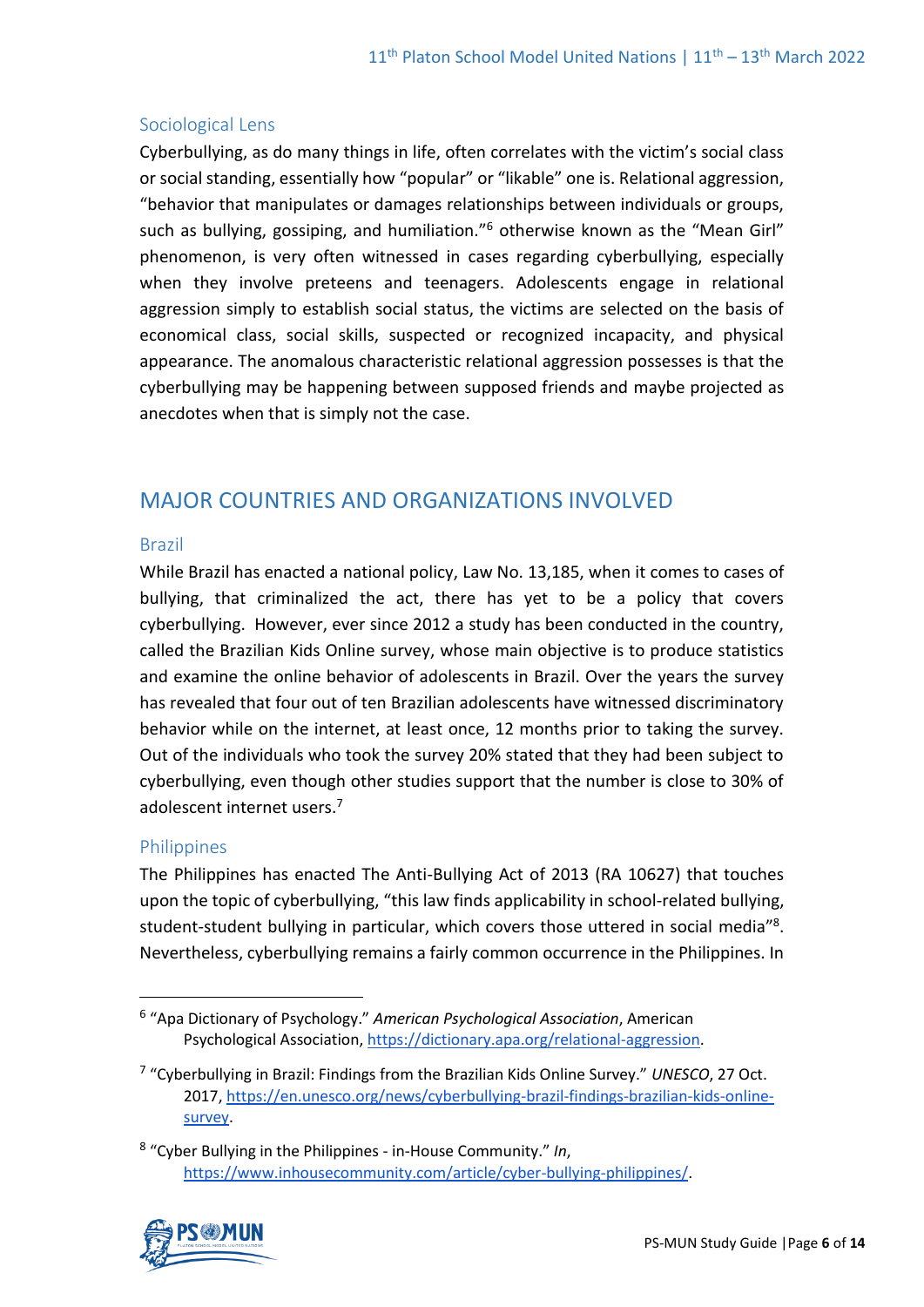fact, almost half of all adolescents aged 13 to 17 claimed that they have experienced some form of bullying on the internet. Figures show that 44% of males and 43% of females living in the Philippines have experienced cyberbullying, with the most common form being verbal abuse through means such as text messages. <sup>9</sup>

### South Africa

South Africa has recently changed their legal framework regarding cybercrime and specifically cyberbullying. As of the 26<sup>th</sup> of May 2019, when the Cybercrimes Act 19 was finalized, South African law that pertains to the issue of cyberbullying is corresponding to international standards. The Act criminalized messages or posts that incite or threaten the individual receiving them and outlawed the sharing of personal photos via text messages if the person in the photos did not consent to them being shared.

#### Sweden

Sweden is the single most knowledgeable country on the issue of cyberbullying, with over 90% of the population being aware that it exists as a problem plaguing youth. While the factor of education is supported heavily, there is not any substantial legislation on the subject at hand, there is a need for more legislation to be passed and effective action to be taken in order for this topic to be enclosed in Sweden.



*Figure 3: Anti-Cyberbullying Campaign* 

"Anti-Cyberbullying Tips." *Betterinternet Singapore*, www.betterinternet.sg/SID-Campaign-2018/Tipsheets/Cyberbullying.

<sup>9</sup> "Online Bullying Remains Prevalent in the Philippines, Other Countries." *UNICEF*, 28 Sept. 2021, [https://www.unicef.org/philippines/press-releases/online-bullying-remains](https://www.unicef.org/philippines/press-releases/online-bullying-remains-prevalent-philippines-other-countries)[prevalent-philippines-other-countries.](https://www.unicef.org/philippines/press-releases/online-bullying-remains-prevalent-philippines-other-countries)

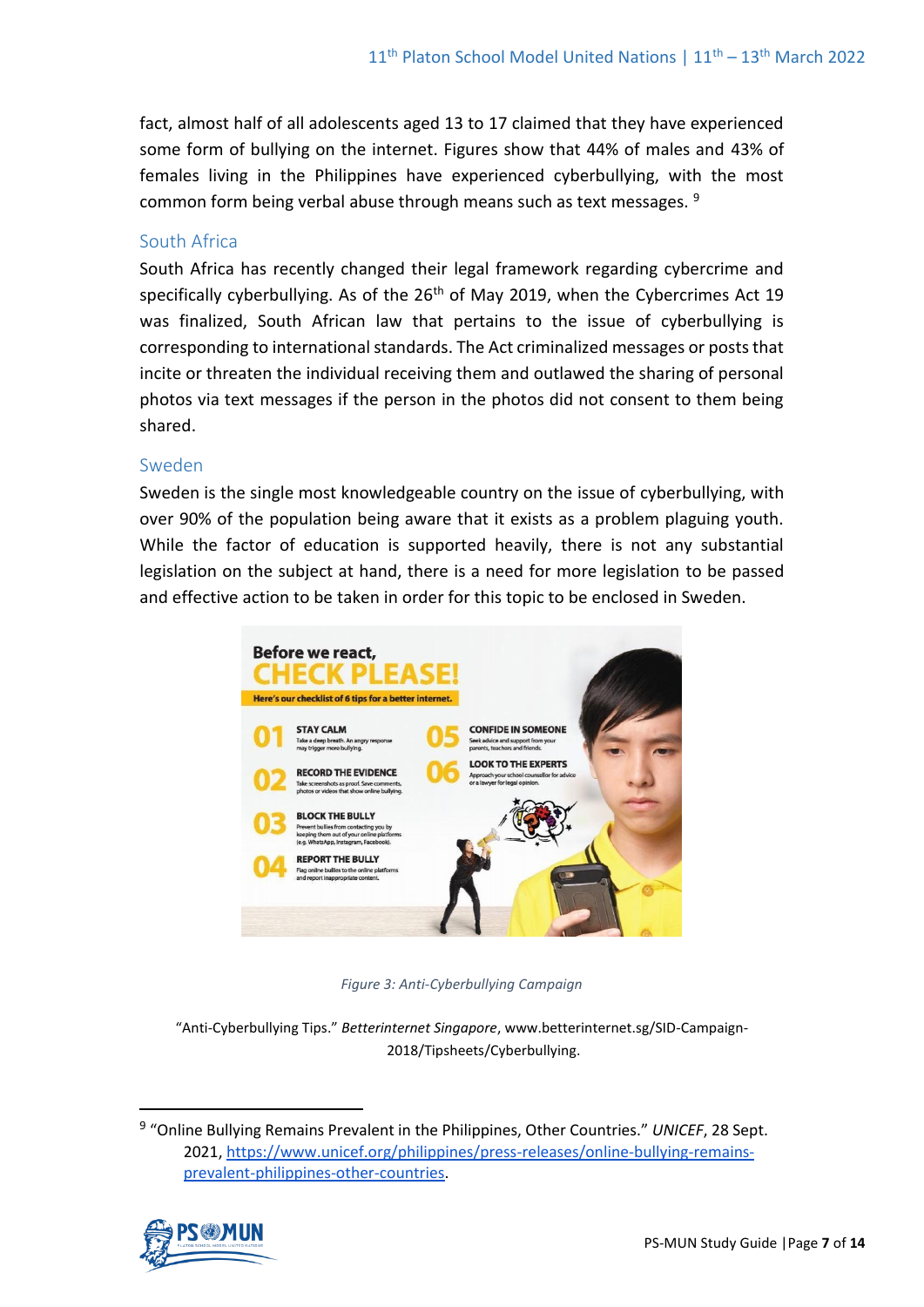#### United States of America

The House of Representatives passed anti-cyberbullying law, the Anti-Cyberbullying Act of 2015. The act recognized cyberbullying as a criminal. Additionally, it provided an outline for the financial penalty the perpetrator must pay or risk incarceration since the final decision is left to the discretion of the court. The United States has put regulations on schools so that cyberbullying is condemned by school policy and binds them to take action when dealing with such incidents. However, it has also taken a more educational approach when it comes to dealing with cyberbullying. The government has launched national campaigns that conduct research and use it as statistics to inform children and teenagers in schools about online violence and the topic of cyberbullying and cyber security.

#### United Nations International Children's Emergency Fund (UNICEF)

The United Nations International Children's Emergency Fund or UNICEF is an organization that was founded in 1945, and its core mission is to protect children from any and all harm. UNICEF has published statistics and other forms of information such as studies and handbooks, pertaining to the issue of cyberbullying. The organization has taken great steps towards raising awareness on the issue and due to its significance as an institution, it can assist in educating youth to be more mindful when it comes to this topic.



*Figure 3: Prevalence of Cyberbullying in Different Countries*

McCarthy, Niall. "New Report: Cyberbullying Is Most Prevalent in India [Infographic]." *Forbes*, Forbes Magazine, 29 Oct. 2018,

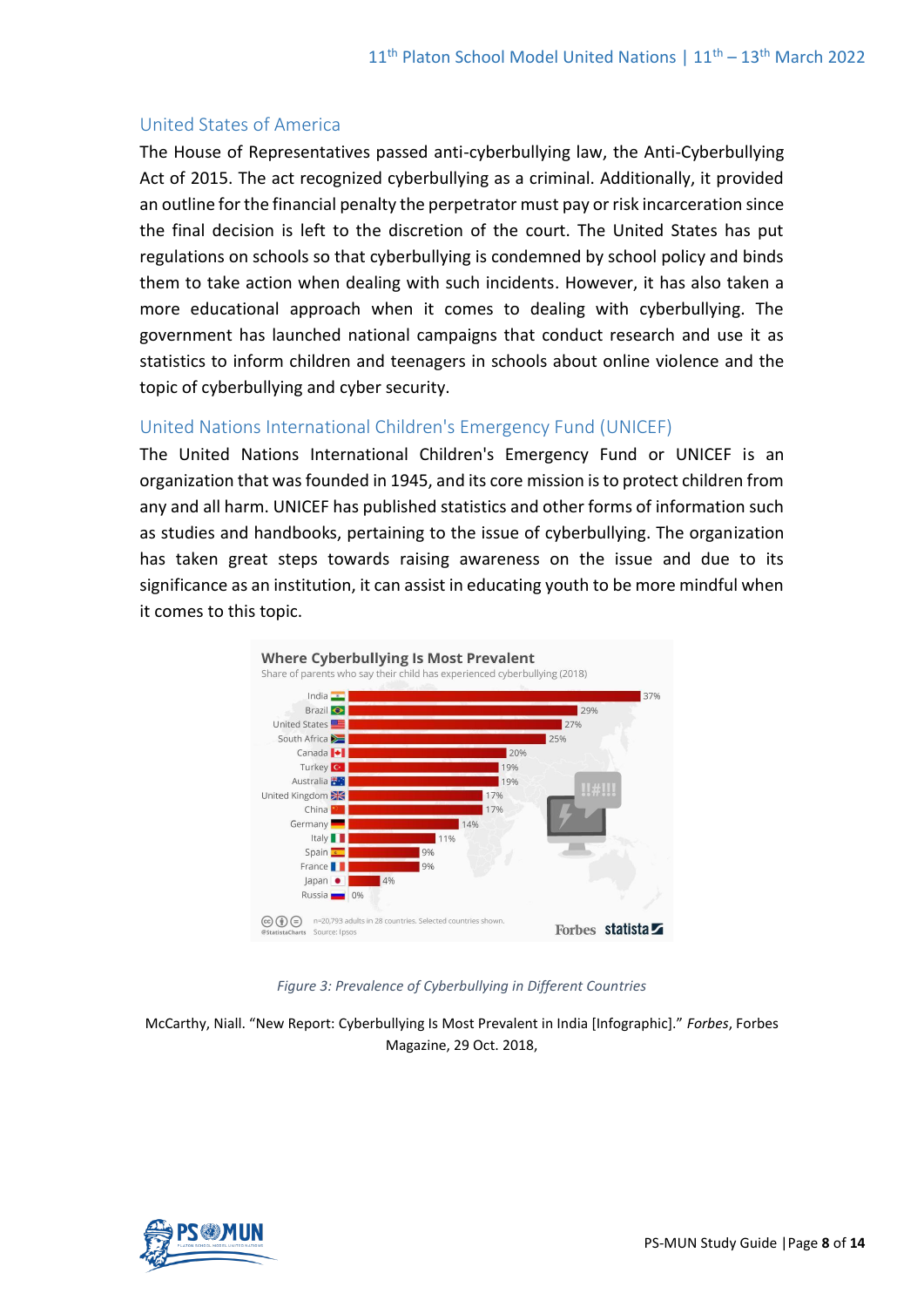| <b>DATE</b>       | <b>DESCRIPTION OF EVENT</b>                                      |
|-------------------|------------------------------------------------------------------|
| January 1, 1983   | The internet is invented.                                        |
| November 20, 1989 | The Convention of the Rights of the Child is adopted by the      |
|                   | General Assembly, the issue of cyberbullying is heavily based    |
|                   | on this.                                                         |
| September 6, 2013 | The Anti-Bullying Act of 2013 is enacted in the Philippines.     |
|                   |                                                                  |
| 2015              | The House of Representatives passes the Anti-Cyberbullying       |
|                   | Act of 2015 in the United States.                                |
| July 26, 2016     | A/71/213 is published, the report addressed the prevalence       |
|                   | of bullying and highlighted international guidelines all nations |
|                   | should follow.                                                   |
| April 27, 2018    | The regional consultation on the protection of children from     |
|                   | bullying takes place in Mexico City, Mexico.                     |
| July 30, 2018     | A/73/265 is published, which highlights past efforts made by     |
|                   | member states.                                                   |
| November 5, 2020  | First-ever International Day against Violence and Bullying at    |
|                   | School including Cyberbullying.                                  |

# TIMELINE OF EVENTS

# PREVIOUS ATTEMPTS TO SOLVE THE ISSUE

## [The Convention of the Rights of the Child](https://www.ohchr.org/en/professionalinterest/pages/crc.aspx)

The 1989 Convention of the Rights of the Child, held in New York City, is an internationally recognized agreement outlining the human rights children are entitled to, regardless of gender, race, ethnicity, religious affiliation, abilities, and so on. The rights that are significant to the topic of cyberbullying are the right to protection from violence, the right to life survival and development, identity, and the right to protection of privacy. The reason why the aforementioned rights are critical to this issue is that cyberbullying often disregards them, and therefore they end up being violated without that violation being recognized. For instance, the right to identity is often violated with "catfishing" and the right to protection of privacy is violated when "doxing" or outing occurs. Either way, recognizing this convention is of utmost importance in convincing lawmakers that cyberbullying is an issue of genuine concern for this new generation.

## The European Commission

The Joint Research Center (JRC), the European Commission's main science and research source, has conducted much of the research on cyberbullying in Europe.

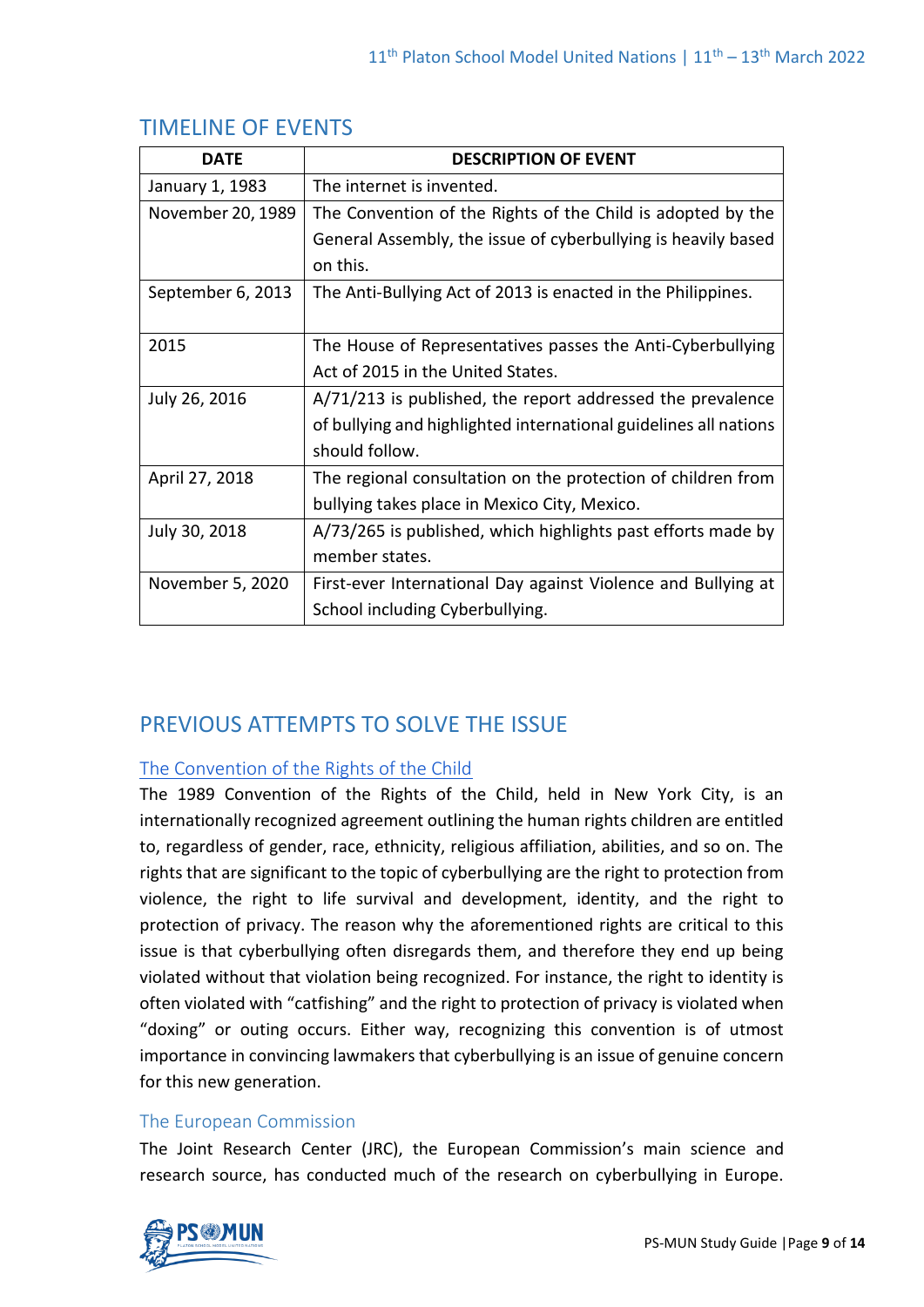More expressly, the Institute for the Protection and the Security of the Citizen (IPSC), a subsidiary unit of the JRC has organized a workshop on 'Social Networks and cyberbullying in the teenager population. The workshops aimed to examine the different challenges that arise from teens using social media networks, specifical adolescents with limited legal capacity, with the intent to support European Commission policies pertaining to the issue of cybersecurity. Experts in the field were requested to participate in this event, and several suggestions on how this issue should be allocated were proposed. The workshop revealed that there are still many pressing issues to address, in addition to the current focus on privacy when it comes to the internet.

#### European Child Helpline

The European Child Helpline is a telephone service that provides assistance and counseling to children free of charge. Children can call and talk to a licensed expert about any issue they may be facing, that includes issues like bullying and cyberbullying. Children can either call the helpline or find them on social media platforms such as Facebook.

#### [European Crime Prevention Network](https://eucpn.org/sites/default/files/document/files/thematic_paper_youth_internet_safety_0.pdf)

The European Crime Prevention Network is an organization that provides policies, funding, research, campaigns, and publications to European Union countries. In 2018 the network published a thematic paper on Youth Internet Safety. The thematic paper specifically covered cyberbullying risks and prevention, it provided research conducted in EU countries like Sweden, Cyprus, Austria, and Poland. The paper's main goal is to provide cautionary statistics in order for countries to adopt measures to address the issue of cyberbullying and other crimes happening to children on the internet.

#### Regional consultation on the protection of children from bullying

On April 27<sup>th</sup> of 2018, a consultation on the protection of children from bullying happened in Mexico City. The consultation was cooperation between multiple people and organizations whose clear goal was to protect children, like the Special Representative of the UN Secretary-General on Violence against Children, the Mexican Government, UNICEF, and the Inter-American Commission on human rights to name a few. The consultation ended with multiple campaigns against bullying established and a national legal and policy framework put in place in several Latin and Central American countries.

#### UN Reports

Up to this point in time, there have been two attempts made by the UN Secretary-General to address the issue of cyberbullying. The first attempt was made back in 2016, in report A/71/213, which addressed the prevalence of bullying in young children and highlighted guidelines nations should follow when making legislation. The second attempt was made in 2018, again in the form of a report from the

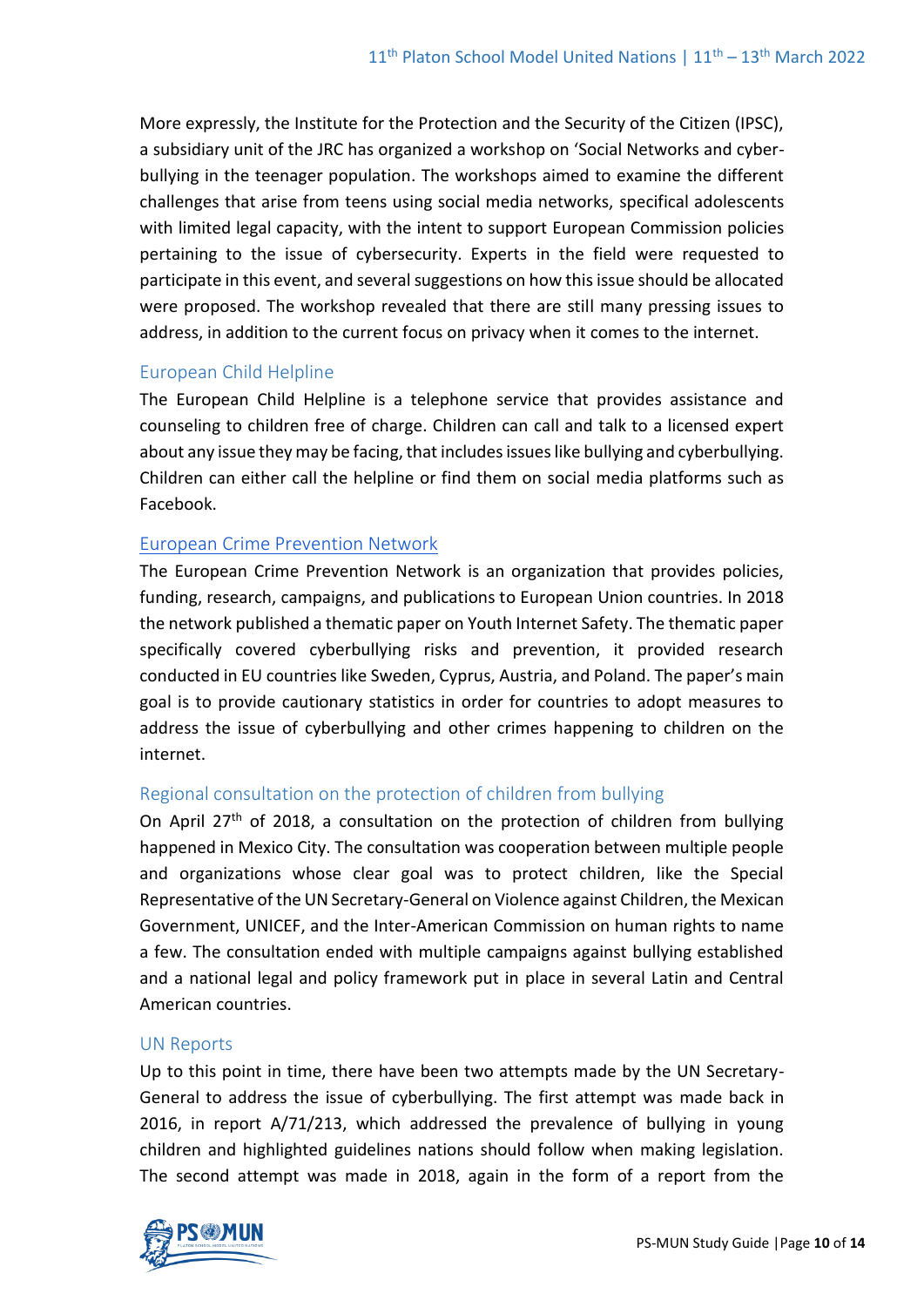Secretary-General, named A/73/265, which addressed children's rights and past efforts made by member states to combat the issue of bullying.



*Figure 4: UN Campaign for the International Day Against Cyberbullying* 

"International Day against Violence and Bullying at School Including Cyberbullying." *UNESCO IITE*, 28 Jan. 2021, iite.unesco.org/announcements/international-day-against-bullying-at-school-includingcyberbullying/.

# POSSIBLE SOLUTIONS

#### Raising awareness

In the topic of "Measures to prevent cyberbullying the most important aspect of solving this issue is raising awareness, especially in a school environment.

Raising awareness can be done in a number of different and unique ways. Firstly, it is of utmost importance to educate children and teens on the prominence of cyber security, which means teaching them the danger of social media in a way that does not scare them but provides an outline for more substantial information to be taught. Educate them on the impact cyberbullying has on their peers, the risks that come with such behavior, and the factors that contribute to adolescents conducting bullying on the internet. Afterward, they can be informed on the reasons why it is wrong to terrorize and taunt people, in general, but especially on the internet since that is the focus of this topic. Additionally, they can engage in discussions and conduct projects of their own.

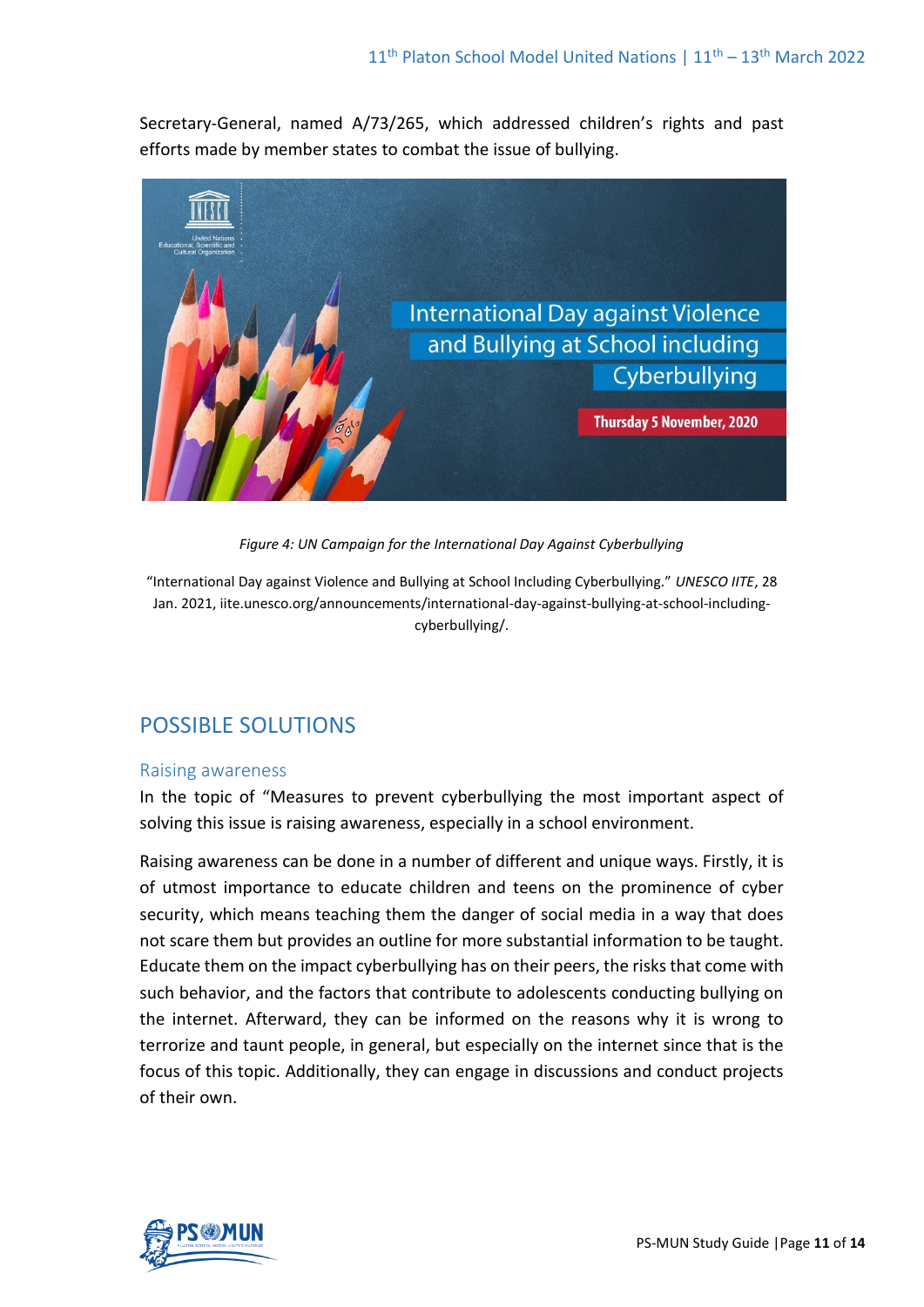

*Figure 5: Percentages of Internet Education*

[en.](http://www.oecd-ilibrary.org/sites/75e2c8d8-en/index.html?itemId=%2Fcontent%2Fcomponent%2F75e2c8d8-en)

#### Creation of Helplines

A helpline is essentially a telephone service that supports and helps people in crisis situations. The creation of national helplines, specifically designed for individuals who have fallen victims to cyberbullying would assist in the resolution of this issue and provide the victims with a safe space to talk about what they might be facing. However, the creation of such helplines requires the active participation of the member states and considerable funding, since it is necessary for trained therapists and psychologists to be on site 24 hours a day. These helplines could be marketed to children and teens through the aforementioned educational campaigns as a means for seeking out assistance autonomously if they do not yet feel comfortable sharing their abuse with an adult in their life.

#### Creation of legislations

While material solutions, such as educational campaigns, are very important to this issue, there should also be a discussion pertaining to the adoption and ratification of anti-cyberbullying legislation, that will affect the decisions made by law officials on the resolution of cases that involve cyberbullying. While certain countries have already established such legislation for cybercrimes, such as cyberbullying, there should be an international framework put in place so that countries can systematically work towards eliminating cyberbullying for good. This framework could be set up by the United Nations or another organization that has global significance, like UNICEF.



<sup>&</sup>quot;Home." *Empowering an Active and Ethical (Digital) Generation | Educating 21st Century Children: Emotional Well-Being in the Digital Age | OECD ILibrary*, [www.oecd](http://www.oecd-ilibrary.org/sites/75e2c8d8-en/index.html?itemId=%2Fcontent%2Fcomponent%2F75e2c8d8-en)[ilibrary.org/sites/75e2c8d8-en/index.html?itemId=%2Fcontent%2Fcomponent%2F75e2c8d8-](http://www.oecd-ilibrary.org/sites/75e2c8d8-en/index.html?itemId=%2Fcontent%2Fcomponent%2F75e2c8d8-en)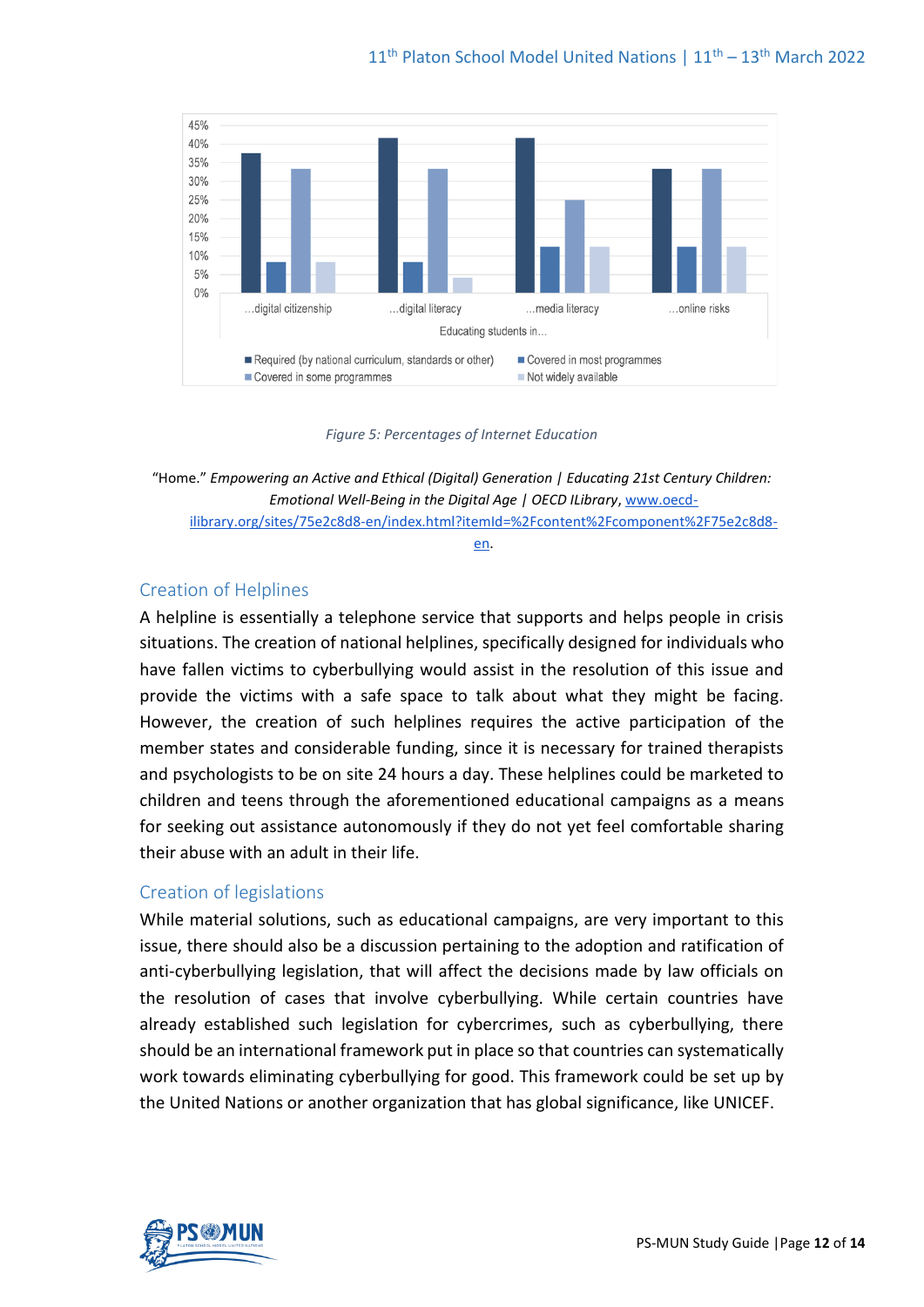### Social Media Companies Cyberbullying Policies

Social Media companies should also have some burden of responsibility when discussing the issue of cyberbullying. Most importantly they should limit the means perpetrators have in their platforms, with prevention and intervention tools. Social media sites should work to promote anti-cyberbullying rhetoric and actively prevent perpetrators from being able to continue cyberbullying their victims through the feature of blocking and reporting certain accounts.

# BIBLIOGRAPHY

- "Bullying and Cyberbullying | UN Special Representative of the Secretary-General on Violence against Children." *United Nations*, United Nations, [https://violenceagainstchildren.un.org/content/bullying-and-cyberbullying-0.](https://violenceagainstchildren.un.org/content/bullying-and-cyberbullying-0)
- "Regional Consultation on the Protection of Children from Bullying | UN Special Representative of the Secretary-General on Violence against Children." *United Nations*, United Nations, [https://violenceagainstchildren.un.org/node/2548.](https://violenceagainstchildren.un.org/node/2548)
- "Protecting Children from Bullying Report of the Secretary-General | UN Special Representative of the Secretary-General on Violence against Children." *United*  **Nations, Nations, Nations, Nations, Nations, Nations, Nations, Nations, Nations, Nations, Nations, Nations, Nations, Nations, Nations, Nations, National Nations, National National National National National National Natio** [https://violenceagainstchildren.un.org/content/protecting-children-bullying](https://violenceagainstchildren.un.org/content/protecting-children-bullying-report-secretary-general)[report-secretary-general.](https://violenceagainstchildren.un.org/content/protecting-children-bullying-report-secretary-general)
- "Protecting Children from Bullying, Promoting and Protecting the Rights of Children." United Nations General Assembly, 30 July 2018.
- "UN Convention on the Rights of the Child." *Save the Children UK*, [https://www.savethechildren.org.uk/what-we-do/childrens-rights/united](https://www.savethechildren.org.uk/what-we-do/childrens-rights/united-nations-convention-of-the-rights-of-the-child)[nations-convention-of-the-rights-of-the-child.](https://www.savethechildren.org.uk/what-we-do/childrens-rights/united-nations-convention-of-the-rights-of-the-child)
- "History of Child Rights." *UNICEF*, [https://www.unicef.org/child-rights](https://www.unicef.org/child-rights-convention/history-child-rights)[convention/history-child-rights.](https://www.unicef.org/child-rights-convention/history-child-rights)
- Gordon, Sherri. "An inside Look at Emotional Bullying and Social Manipulation." *Verywell Family*, Verywell Family, 1 July 2021, [https://www.verywellfamily.com/relational-aggression-bullying-460498.](https://www.verywellfamily.com/relational-aggression-bullying-460498)